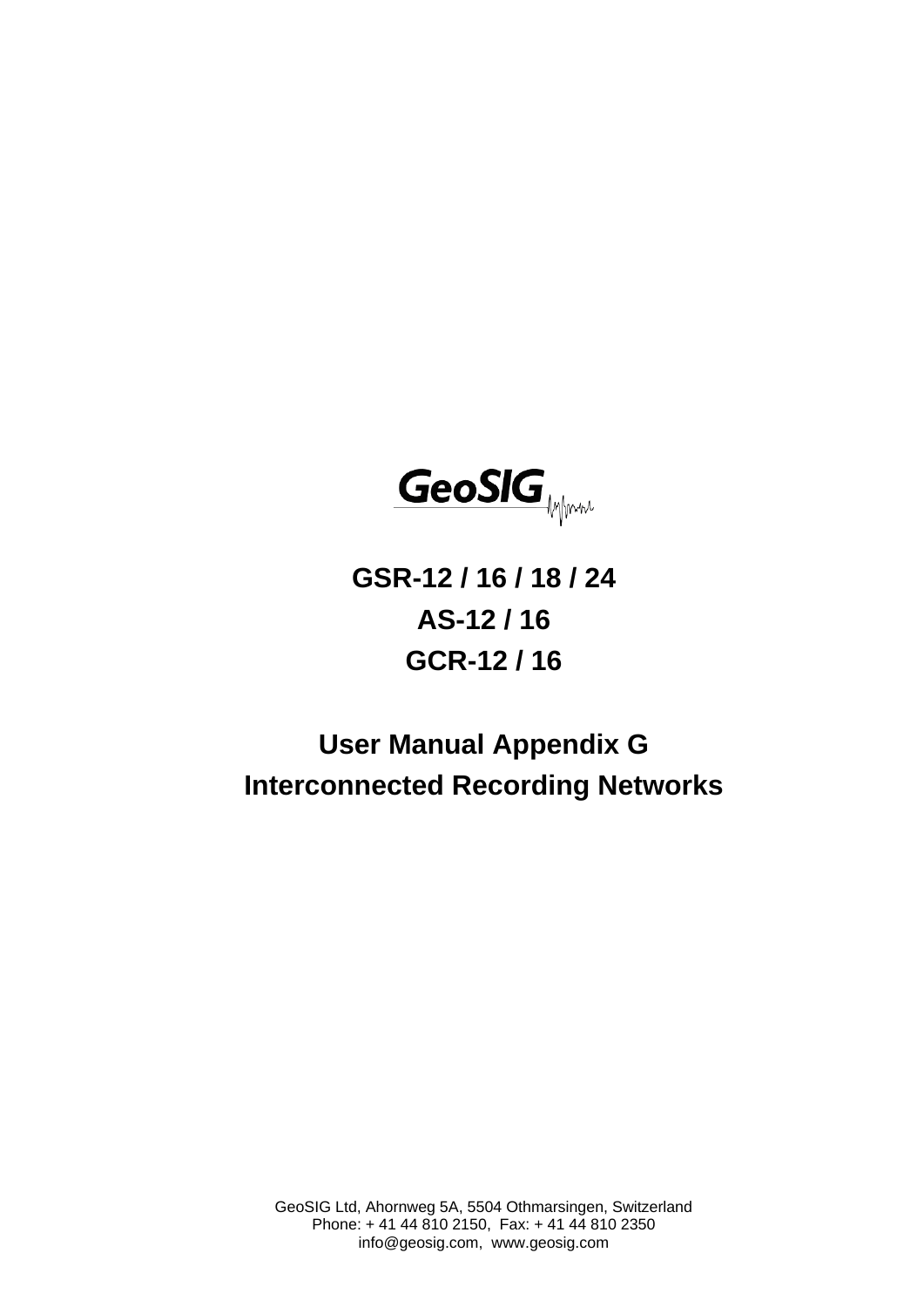### **Document Revision**

| Author   | <b>Patrick Camina</b> |
|----------|-----------------------|
| Checked  | Ricardo<br>Arauio     |
| Approved | Christoph Kündig      |

| <b>Version</b> | <b>Action</b>                                                                                                                        |
|----------------|--------------------------------------------------------------------------------------------------------------------------------------|
| 04.10.2006     | First issue: Re-structured document replacing TN_93_SMI_InterconnNet.doc and<br>pointing out practical aspects such as installation. |
| 09.10.2006     | Adjustment regarding standard telephone cable in Chapter "Interconnection Cable",<br>PC.                                             |
| 07.11.2006     | First level approval with some formatting and relocation, TB                                                                         |
| 15.11.2006     | AC connection pin description (Central Communication Box) added, PC                                                                  |
| 08.10.2007     | Housing sizes inserted under pictures, TB                                                                                            |

#### **Disclaimer**

GeoSIG Ltd reserves the right to change the information contained in this document without notice. While the information contained herein is assumed to be accurate, GeoSIG Ltd assumes no responsibility for any errors or omissions.

#### **Copyright Notice**

No part of this document may be reproduced without the prior written consent of GeoSIG Ltd. The software described in this document is furnished under a license and may only be used or copied in accordance with the terms of such a license.

#### **Trademark**

All brand and product names mentioned are trademarks or registered trademarks of their respective holders.

All rights reserved.

GeoSIG Ltd

Switzerland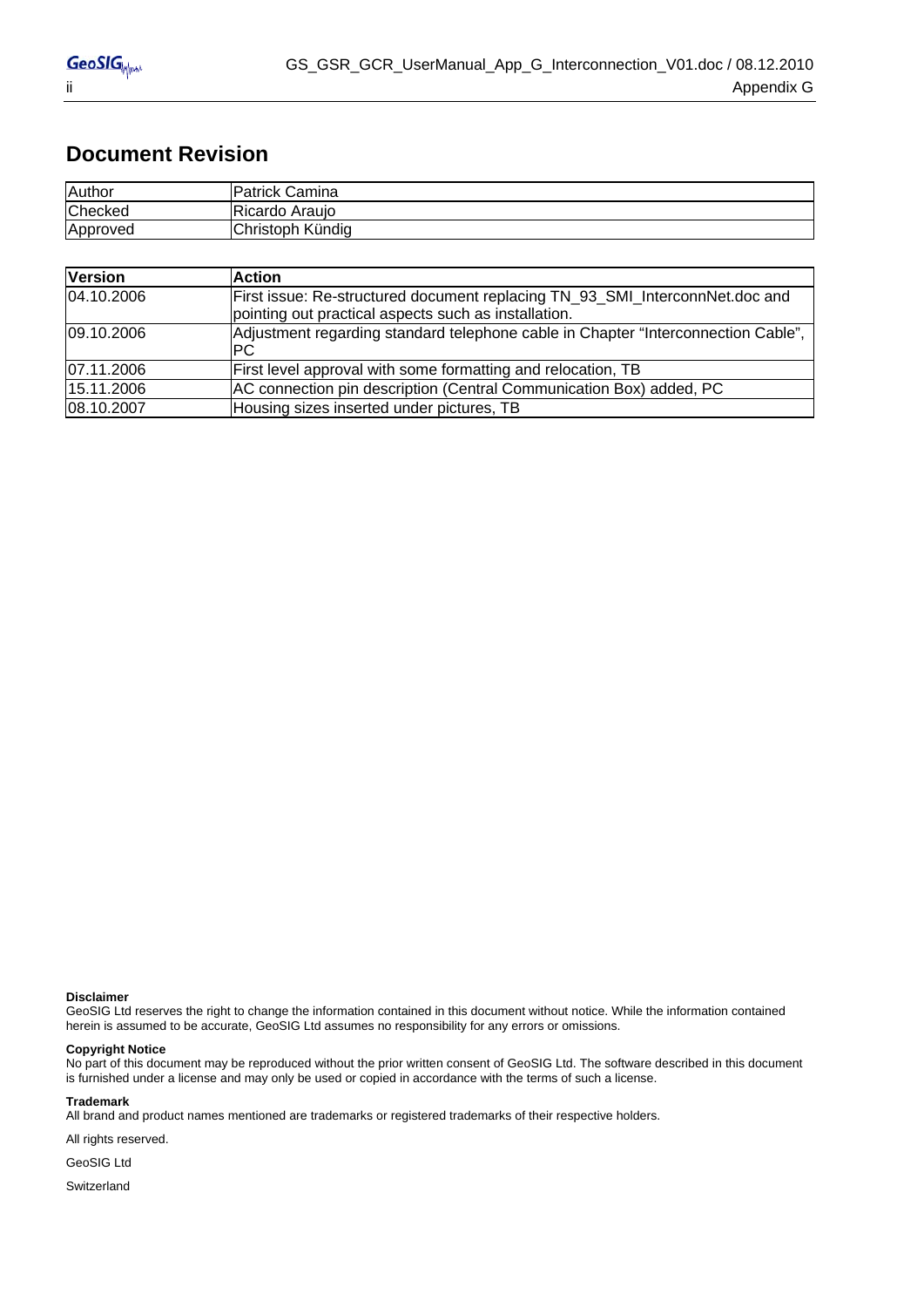# **Table of Contents**

| 1.1.1. Type A: CCL (Common Time, Common Trigger, Local Communication)5      |  |
|-----------------------------------------------------------------------------|--|
| 1.1.2. Type B: CCC (Common Time, Common Trigger, Central Communication) 5   |  |
| 1.1.3. Type C: CCM (Common Time, Common Trigger, Multinode Communication) 5 |  |
|                                                                             |  |
|                                                                             |  |
|                                                                             |  |
|                                                                             |  |
|                                                                             |  |
|                                                                             |  |
|                                                                             |  |
|                                                                             |  |
|                                                                             |  |
|                                                                             |  |
|                                                                             |  |
|                                                                             |  |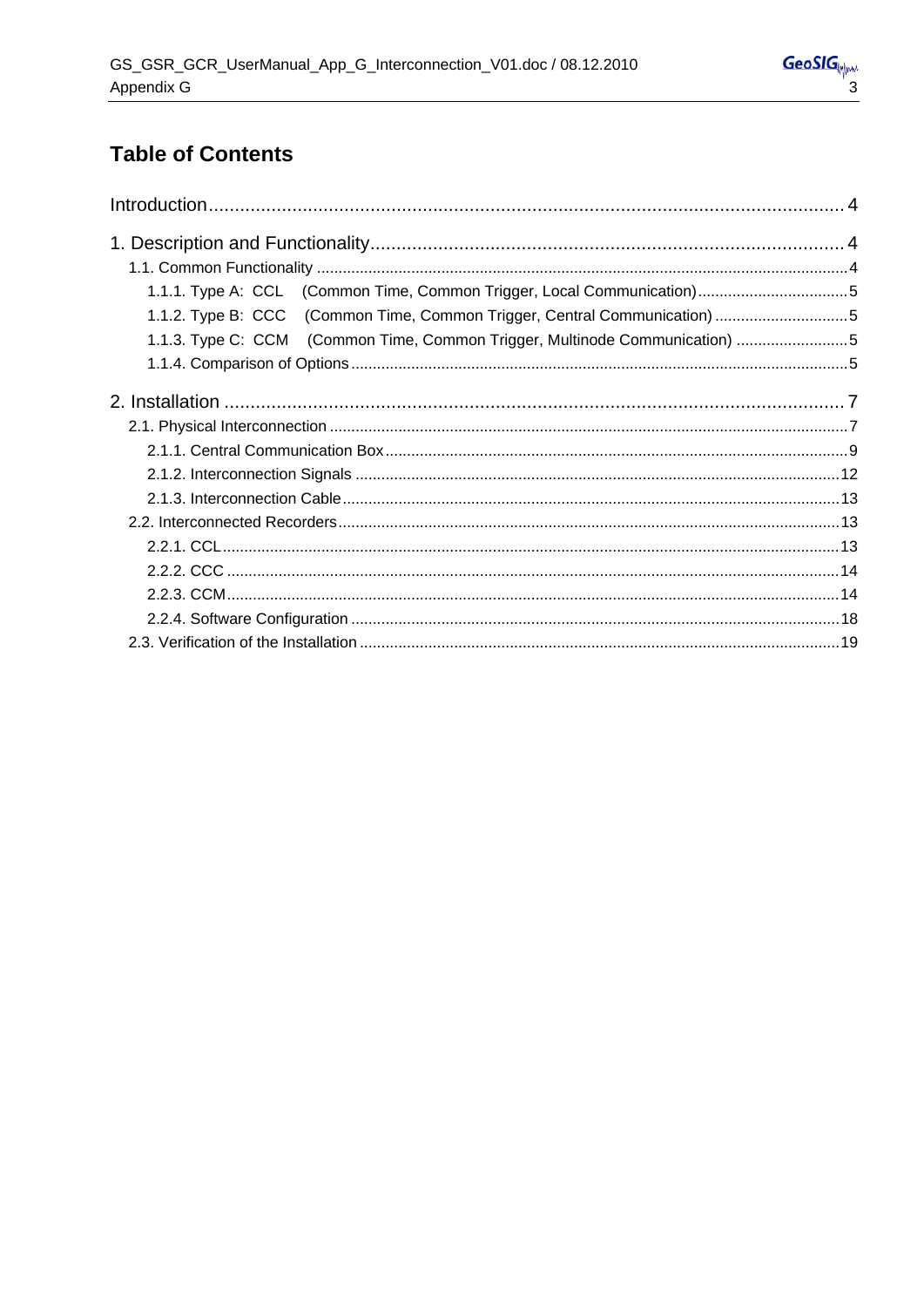<span id="page-3-0"></span>

## **Introduction**

When interconnection is involved, more options are available in terms of connections, data flow, accessibility, and cost. One version is the Interconnected Recording Network which uses local recording. The three possible types of the Interconnected Recording Network are explained in detail in "TN # 85: Strong Motion Instrumentation Networks". This document describes practical aspects concerning installation and their use.

# **1. Description and Functionality**

The three types of the Interconnected Recording Network (Interconnection Network) are illustrated in Figure 1 and are described below. A brief functional comparison is also presented in [Table 1](#page-4-1).

### **1.1. Common Functionality**

Connections: Several recorders with internal or external sensors are placed on site and are interconnected with one cable while galvanically isolated from each other. For convenient cabling external junction boxes are used. The interconnection between the stations can be carried out in ring, star, or net topology. Distances between the stations can be as much as 1 km. This is a favourable and cost effective solution for many applications.

Common Timing: One of the interconnected recorders (commonly referred to as the Software Master) is enabled to synchronise and update the internal clock of each of the other recorders (commonly referred to as Software Slaves) via the network to achieve Common Timing. All stations within the network use this common time information to synchronise their internal time. The time synchronisation is a permanent task for the Software Master. The stations within the network permanently check their synchronisation status. In case of not having the network time information available, the Slave stations base on their internal real time clock. The time of the last successful synchronisation is available in the status information of a Slave station and is written into every event header. A GPS time source can be connected to the Software Master to achieve the time synchronisation of the whole array to the absolute time, which allows easier correlation with recordings made by other arrays or recorders.

Common Trigger: Triggering functionality of each recorder can be controlled using three flags: 'Internal Trigger', 'Network Trigger Output' and 'Network Trigger Input'. By enabling or disabling these flags the behaviour of each station can be defined precisely as needed in the particular application. This functionality can be summarised as follows:

- Enable / disable self trigger: The station triggers if an internal trigger condition is fulfilled and the 'Internal Trigger' flag is enabled.
- Enable / disable sending trigger to network: The station transmits an active trigger message to the network if an internal trigger condition is fulfilled and the 'Network Trigger Output' flag is enabled.
- Enable / disable accepting trigger from network: The station triggers if an active trigger message arrives from the network and the 'Network Trigger Input' flag is enabled.

If a station is not synchronised to the network it records based on the specified internal trigger condition. An output for Local Communication is available at each recorder for local data retrieval and setting of parameters. The reliability of the monitoring network is high, because a malfunction of a recorder would affect only the location of malfunction in the array. If the network is interrupted, each of the recorders will perform as a stand-alone recorder by recording whenever the instrument's event-recording trigger level is reached.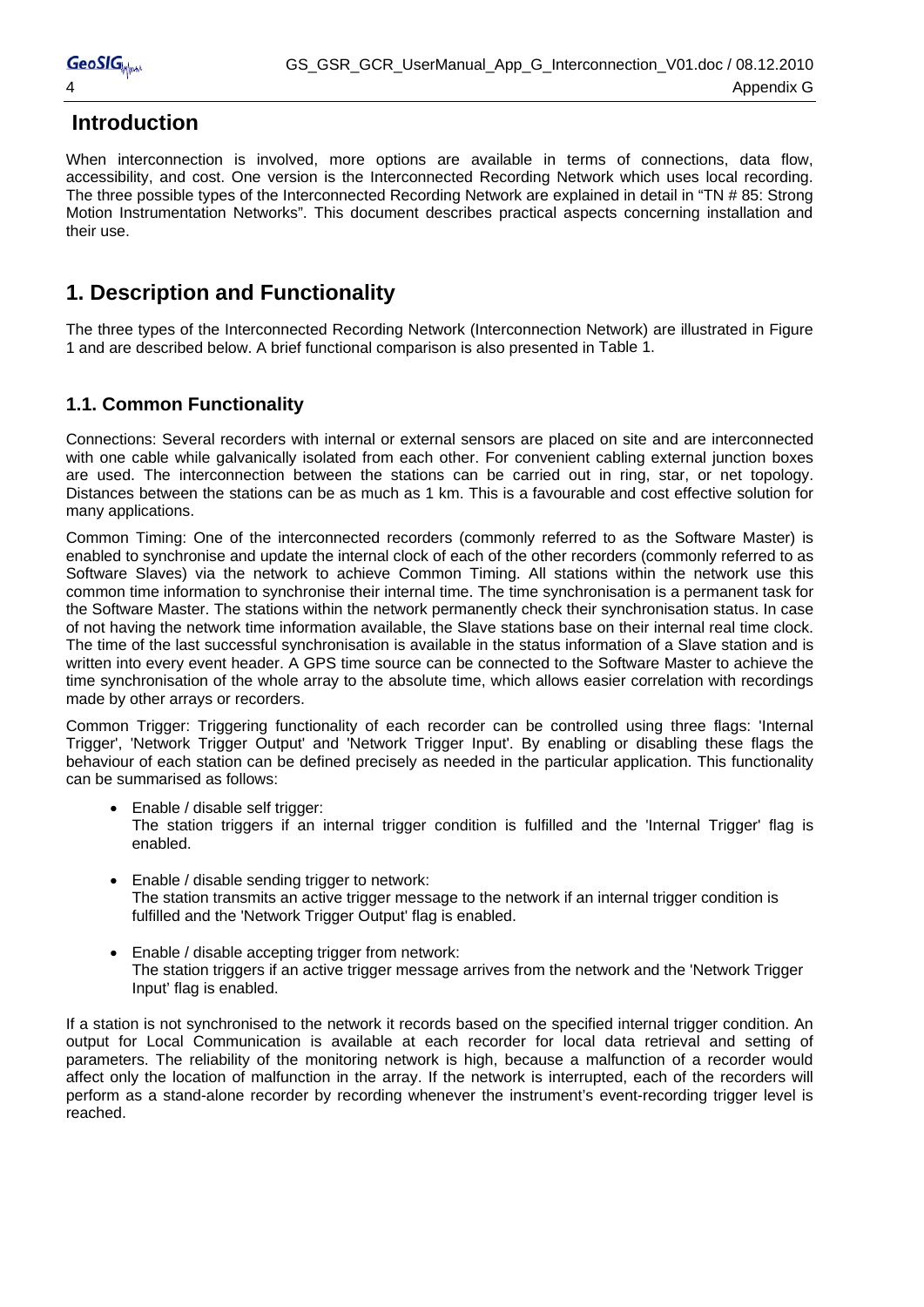### <span id="page-4-0"></span>**1.1.1. Type A: CCL (Common Time, Common Trigger, Local Communication)**

This type of array enables common triggering and common time in the simplest form. The data are stored locally in every recorder and have to be retrieved locally from each recorder separately, due to the availability of Local Communication only. Similarly, the setting of parameters of each recorder has to be performed on the site of each recorder.

*A shielded cable with a single twisted pair is sufficient for this type.* 

### **1.1.2. Type B: CCC (Common Time, Common Trigger, Central Communication)**

A central communication module is utilised in this option. The module is connected to the network as a central, from which all of the recorders can be accessed for data retrieval and setting of the parameters.

*Due to the communication option a shielded cable consisting of 3 twisted pairs is required.* 

### **1.1.3. Type C: CCM (Common Time, Common Trigger, Multinode Communication)**

The data of every recorder can be accessed and retrieved from any of the recorders in the array. Similarly the parameters of every recorder is adjustable from any of the accessed recorders. This provides an extremely versatile system to operate.



*As for the previous type a shielded cable consisting of 3 twisted pairs is required.* 

### **1.1.4. Comparison of Options**

|                 |        |            | Communication from  |                           |                   |
|-----------------|--------|------------|---------------------|---------------------------|-------------------|
|                 | Timing | Triggering | Local Recorder      |                           | Central<br>Module |
| Option          | Common | Common     | o Local<br>tecorder | corder<br>Every<br>କ<br>ଫ | Recorder<br>Every |
| cc <sub>L</sub> |        |            |                     |                           |                   |
| <b>CCC</b>      |        |            |                     |                           |                   |
| <b>CCM</b>      |        |            |                     |                           |                   |

<span id="page-4-1"></span>Table 1. Functional comparison of interconnected network options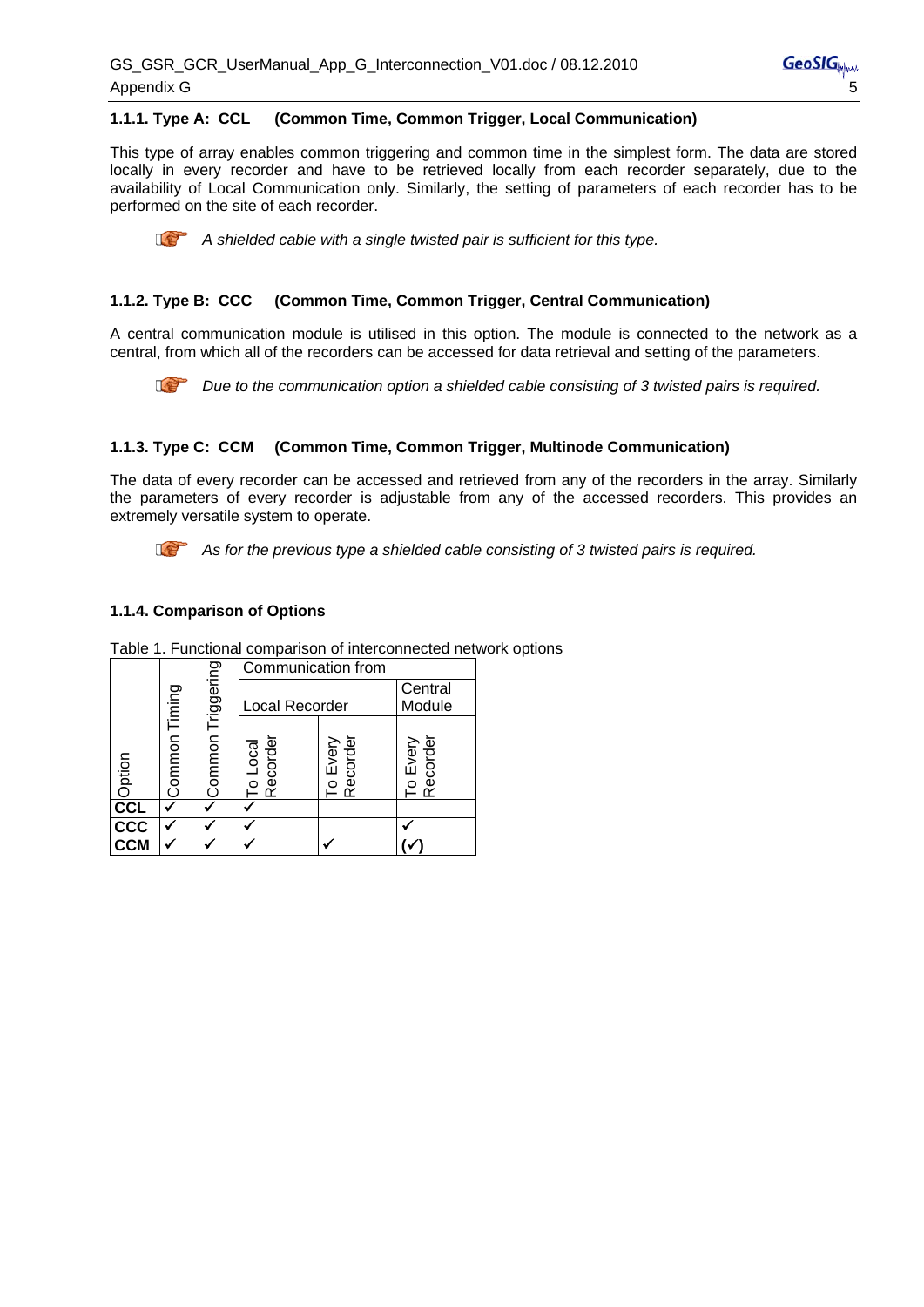

Figure 1. Topology of the Interconnected Recording Network Options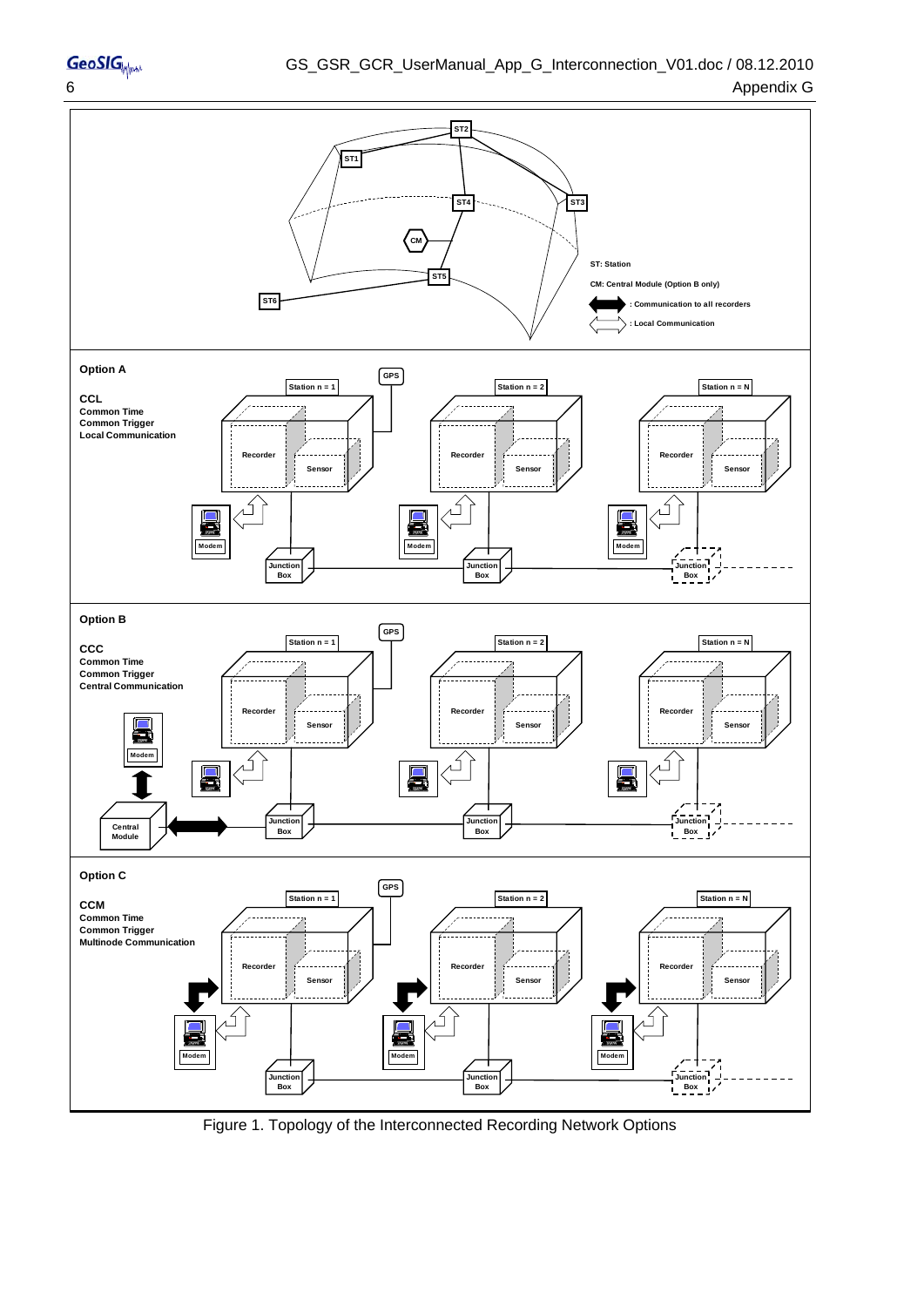# <span id="page-6-0"></span>**2. Installation**

### **2.1. Physical Interconnection**

The principle of the interconnection wiring of all types of networks described above is the same. Interconnection Junction Boxes are supplied in order to facilitate on-site wiring. Since these networks can extend over hundreds of meters involving long cables it is important to protect the recorders against overvoltages, such as electrostatic discharges and lightning, and differences in local earth potentials. The protection is realised in the following ways:

- Advanced Lightning and over-voltage protection is implemented in the Interconnection Junction Boxes
- An interconnection option board which takes care of the galvanic isolation is installed in the recorders



Figure 2 shows the Interconnection Junction Box which is used along with each recorder.

Figure 2. Interconnection Junction Box (150 x 150 x 80 mm)

The interconnection wiring is the only wiring, which is really site-specific, in other words carried out by the customer. The other wiring, such as INTERCON connection cable, RS-232 PC-connection cable, or AC cable is pre-assembled. The wiring of the interconnection cable is straight through which makes installation easy.

In order to achieve a maximum protection and system reliability, a couple of points are important to take care during installation, mainly earth and cable shield connections. These points are described in the following.

Figure 3 shows a recorder, the corresponding junction box (Interconnection Junction Box) and the connection of the bus (interconnection) cabling. Each recorder is connected to the bus cable via a junction box which goes with it.



*Both, the recorder and the junction box, need to be connected to local earth. There is an earth screw on both housings which can be used for this purpose. The earth cable is connected first to the junction box and then goes on to the recorder.* 

The Junction Box is connected to the recorder using the grey cable already assembled to the box. Its length is about 1 m.

The cable coming from the previous recorder and the cable going to the next recorder are connected as indicated in Figure 4.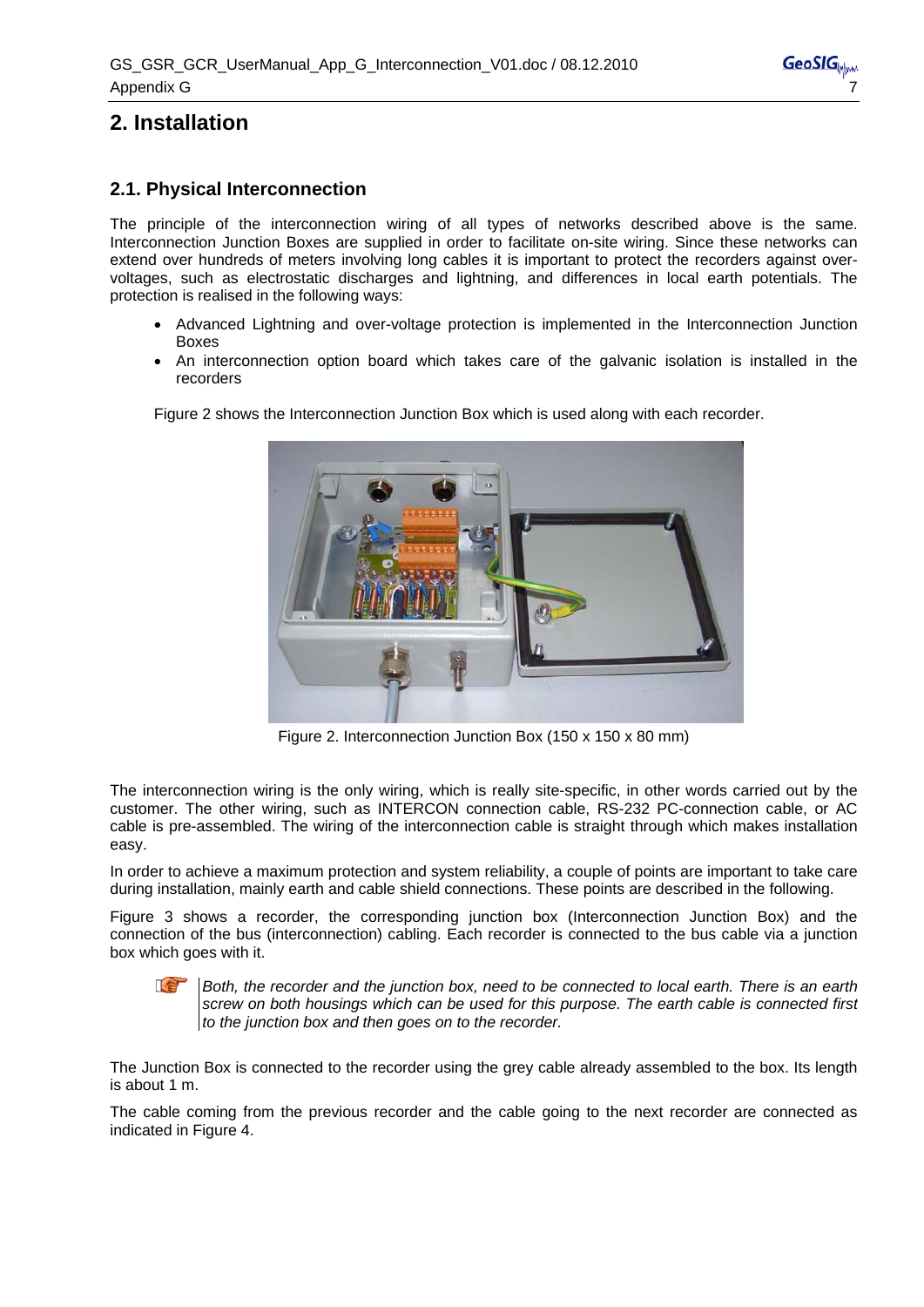**R** 

### *The shields of the interconnection cables are connected to the yellow connectors as indicated in Figure 4. Do not connect them to the housing or local earth!*

*There is one exception where the shield is connected to local earth. It is in the junction box of the first recorder in Interconnection Networks of the type CCL and CCM (no Central Communication Box is used)!* 

This way, the cable shield of the interconnection cable is only at one point connected directly to earth. At the other junctions it is connected via an over-voltage breaker. This makes sure that there are no electrical problems (no equalisation currents) in case the potentials of the local earths are not the same. This commonly occurs e.g. in dam installations.



Figure 3. Interconnection wiring, including Junction Box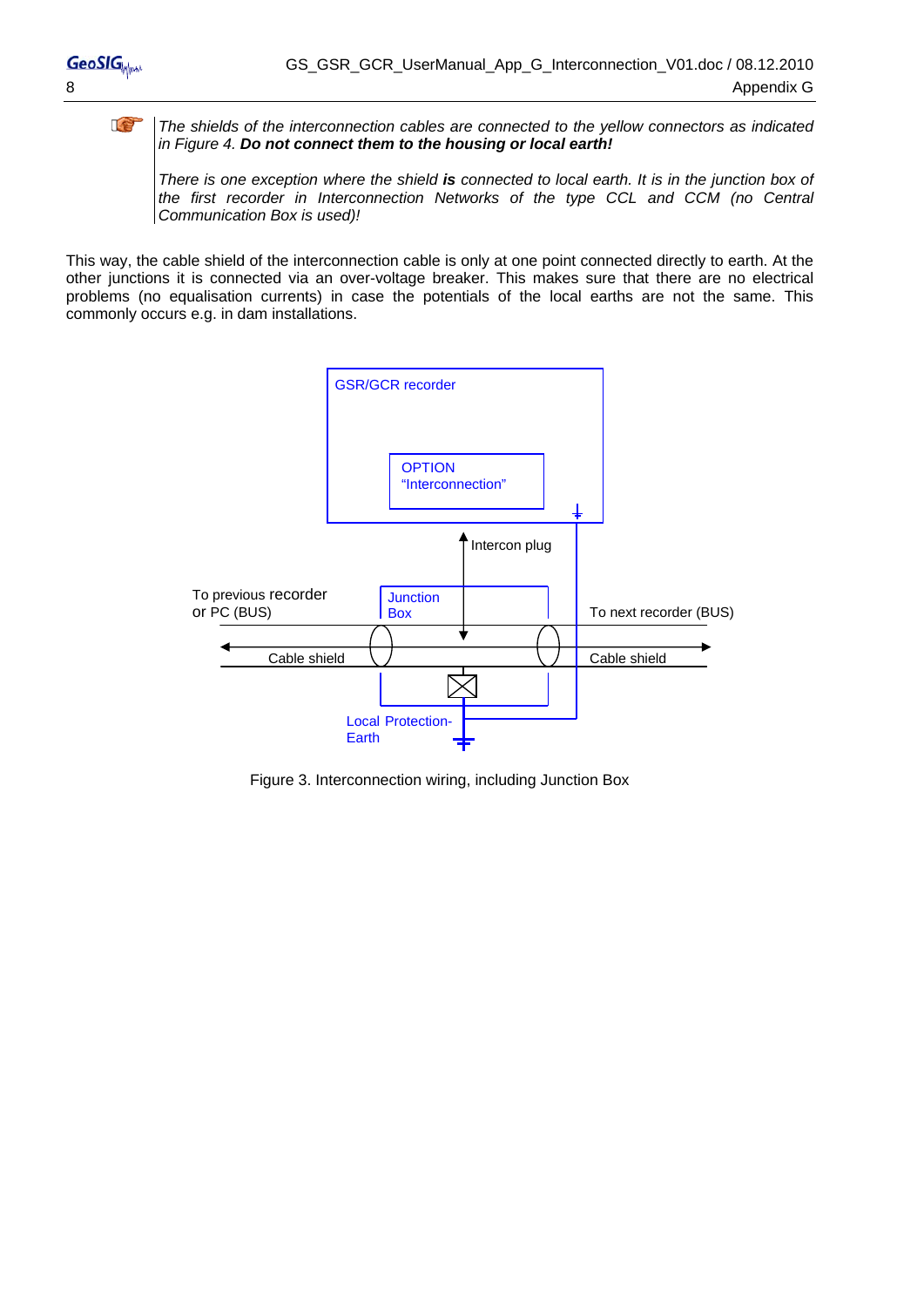<span id="page-8-0"></span>

Figure 4. Connectors inside Junction Box

### **2.1.1. Central Communication Box**

The Interconnection Network type CCC uses a Central Communication Box at which in general a Computer is connected (see Figure 5).



Figure 5. Central Communication Box (300 x 200 x 120/140 mm)

The Computer is connected using the standard RS-232 cable delivered with the shipment. The AC power cable is generally already assembled to the box. Figure 6 shows the connection diagram of the Central Communication Box.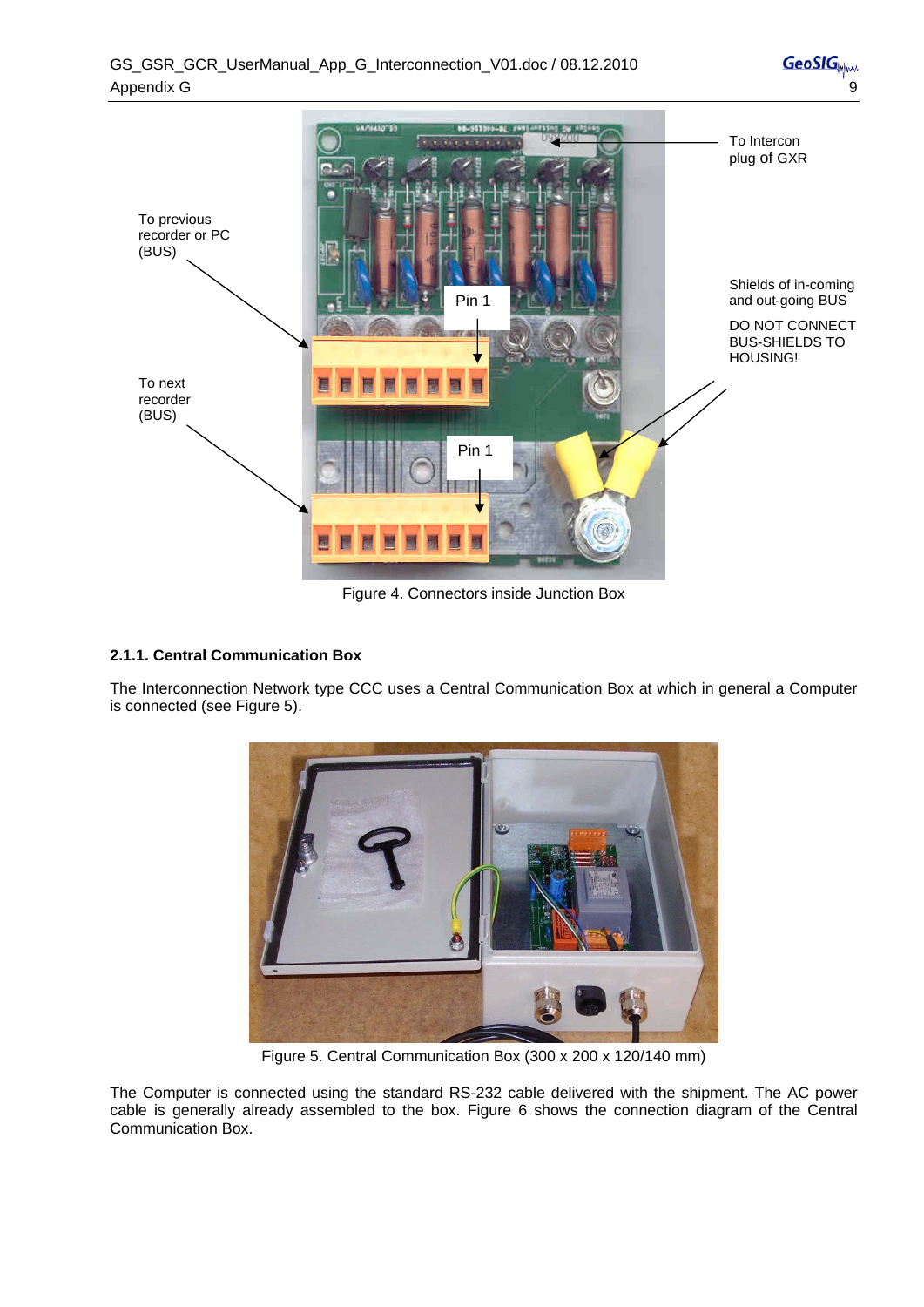

Figure 6. Interconnection Wiring, incl. Central Communication Box

The following table shows the connection of the AC power cable. Its location on the card is indicated in [Figure 7. Connectors and fuses inside Central Communication Box](#page-10-0).

| <b>Signal</b>        | <b>Colour</b> | Pin |
|----------------------|---------------|-----|
| PE, Protection Earth | Yellow-green  |     |
|                      |               | っ   |
|                      |               | 3   |
| <sub>-</sub> , Phase | <b>Brown</b>  |     |
|                      |               | 5   |
|                      |               | 6   |
|                      |               |     |
| N, Neutral           | Light-Blue    | Я   |

|  | <b>Table 2. AC Connector Description</b> |
|--|------------------------------------------|
|  |                                          |

#### *Make sure that the AC main supply is disconnected before starting to manipulate connections inside the box*

The interconnection cable is connected as indicated in Figure 7. It is the top connector, not to be confused with the main supply connector on the bottom.



*The interconnection cable shield needs to be connected to the EMV-stuffing tube. It is here where the entire cable shield is connected to earth.* 

The box itself is connected to earth with the earth signal (yellow-green) in the main supply cable or in newer instruments by the earth screw on the outside of the box.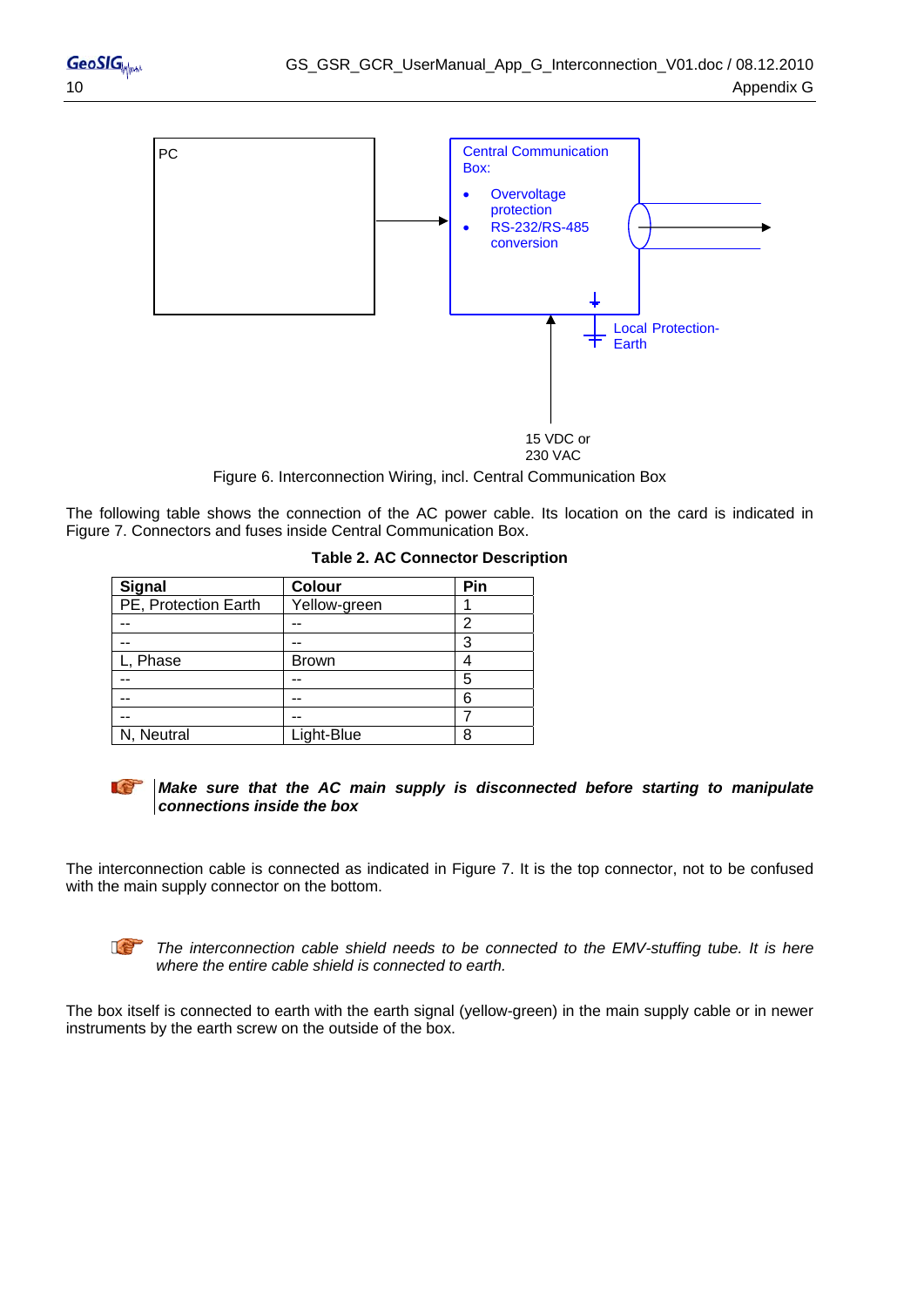

Figure 7. Connectors and fuses inside Central Communication Box

<span id="page-10-0"></span>Figure 8 shows the way the cable shield needs to be connected to the Central Communication Box and to the junction boxes.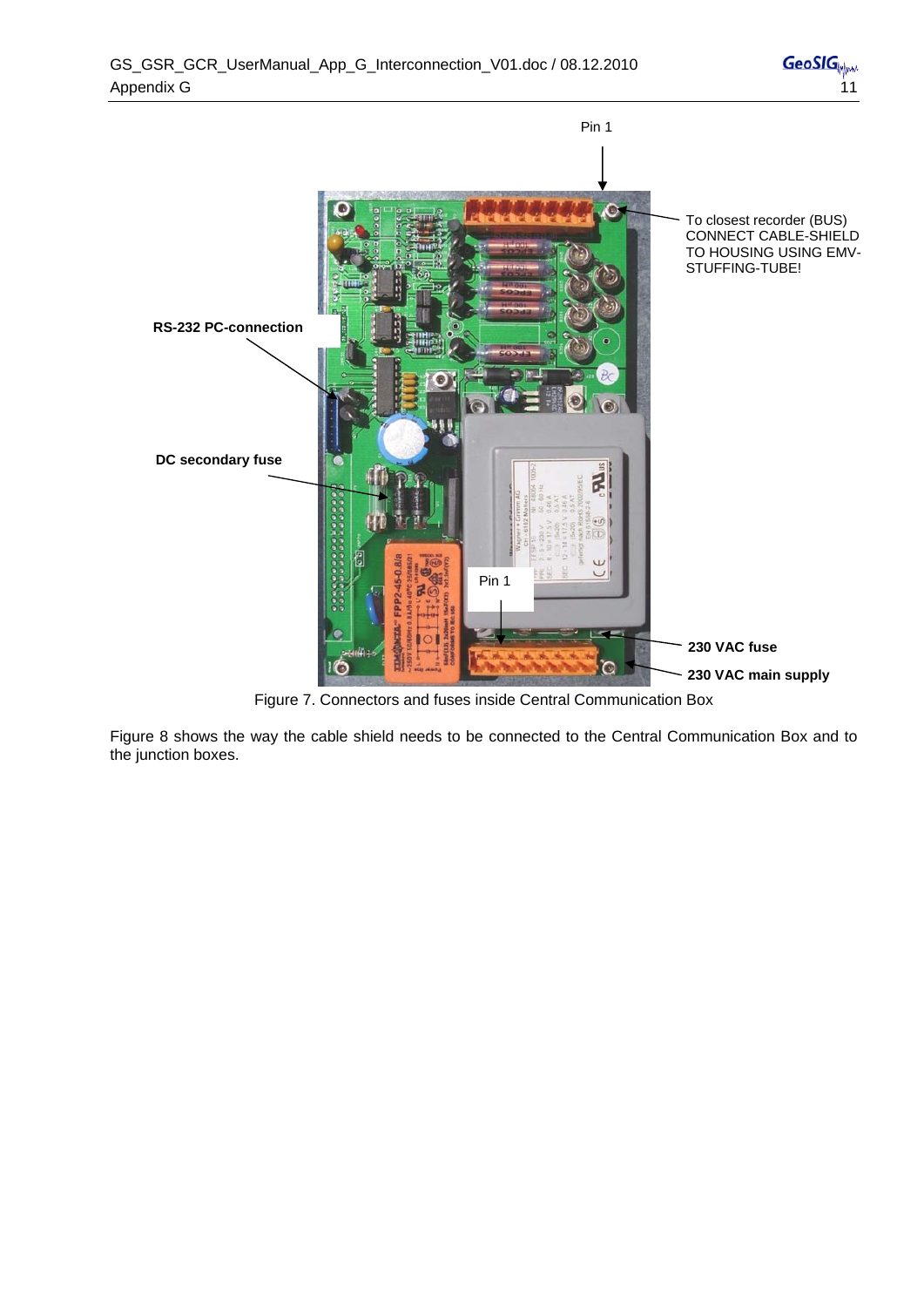<span id="page-11-0"></span>



### **2.1.2. Interconnection Signals**

The following table shows the Interconnection signals and their position on the orange connectors in the junction box and in the Central Communication Box.

The signals on pin 1 to 4 are only used for the network types CCC and CCM. In the case of CCC the names given indicate the signal directions from the Central Communication Box point of view. In a network of type CCM the four signals are used bi-directionally.

N\_PWR is only used if the Centralised Power Supply Option has been selected.

| <b>Signal</b> | <b>Needed for</b><br><b>Network Type</b> | <b>Central Communication</b><br><b>Box or</b><br><b>Junction Box</b> | <b>Next Junction Box</b> |
|---------------|------------------------------------------|----------------------------------------------------------------------|--------------------------|
| 485_TX_H      | CCC, CCM                                 |                                                                      |                          |
| 485_TX_L      | CCC, CCM                                 | 2                                                                    | 2                        |
| 485_RX_H      | CCC, CCM                                 | 3                                                                    | 3                        |
| 485_RX_L      | CCC, CCM                                 | 4                                                                    | 4                        |
| N PWR         | Optional                                 | 5                                                                    | 5                        |
| N SYNC        | CCC, CCM, CCL                            | 6                                                                    | 6                        |
| N GND         | CCC, CCM, CCL                            | 7                                                                    |                          |
| N GND         |                                          | 8                                                                    | 8                        |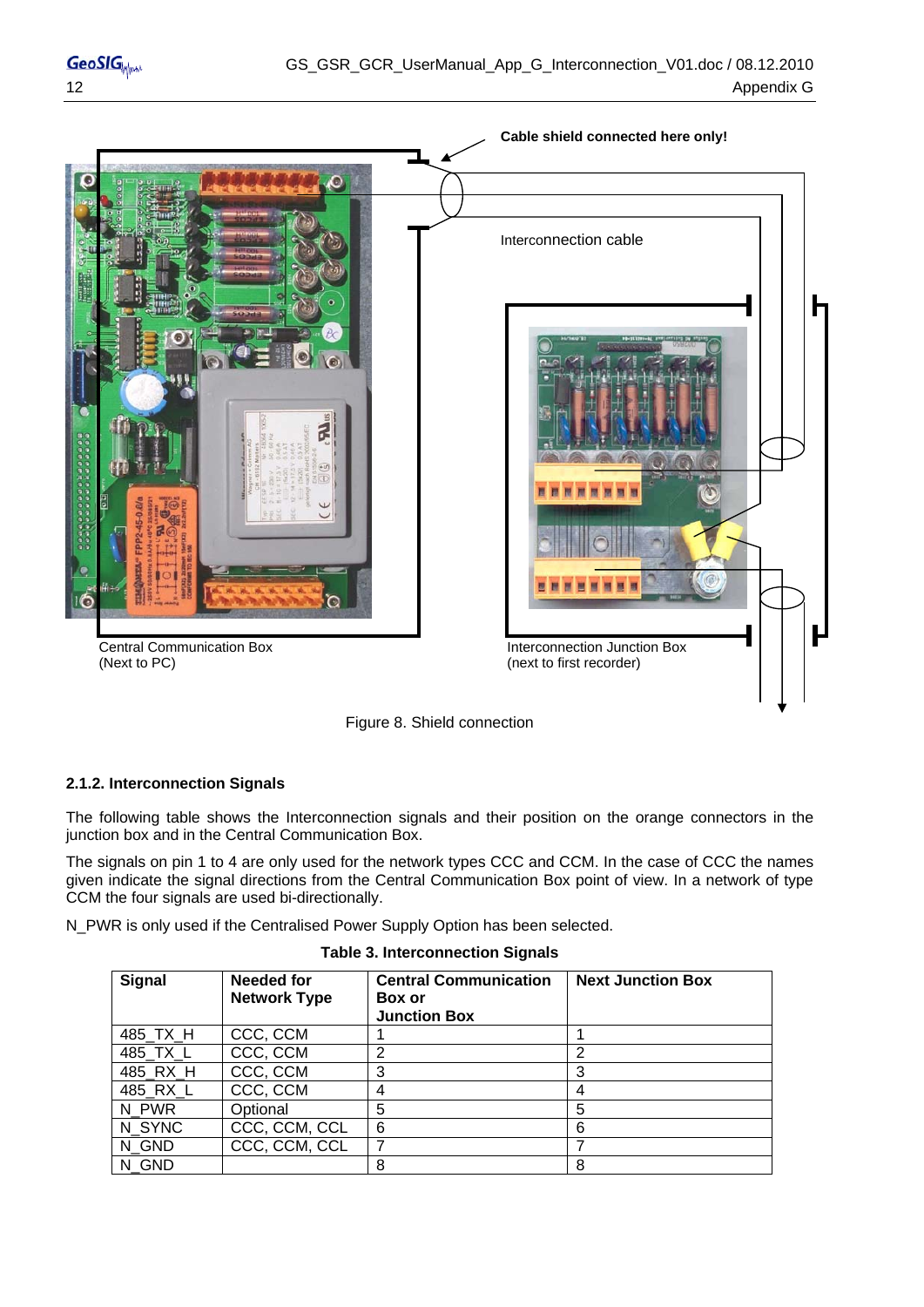### <span id="page-12-0"></span>**2.1.3. Interconnection Cable**

The appropriate choice of the interconnection cable is important for the functionality of the network. For all network types the cable has to have twisted-pairs and a shield in order to prevent it from picking up interference.

Another important aspect is the diameter required which is a trade off between total length of the bus network and cable diameter. Since the signal which takes care of *Common Time* and *Common Trigger* is a current signal (30 mA) it is the limiting factor. Therefore, the maximum total cable resistance (both ways) is 2 \* 50 Ohm. Table 3 shows the relationship between cable cross-sections and maximum network lengths.

| Cross-section<br>$\text{[mm}^2$ | Resistance<br>[Ohm/km] | Maximum network length<br>¡m1 |
|---------------------------------|------------------------|-------------------------------|
| 0.20                            | 89.0                   | 500                           |
| 0.25                            | 71.2                   | 700                           |
| 0.35                            | 50.9                   | 900                           |
| 0.5                             | 36.6                   | 1300                          |

Table 4. Cable cross-sections vs. maximum network length

A way to reduce the cable resistance is to connect two pairs in parallel. This effectively halves the resistance and doubles the maximum length.

For network types which involve communication (CCC, CCM) the total network length is advised to be a maximum of 1000 m. However, lengths above 1000 m are possible but the maximum communication speed for reliable connections is decreasing with increasing distance. Please contact GeoSIG Ltd. in such a case. Another option for long-distance interconnection networks is a transmission based on fibre optics.

For a network of type CCL only one twisted-pair is required which is connected to N\_SYNC (pin 6) and N GND (pin 7) of the orange connectors. In the case of short in-door networks (up to 200 m) a standard telephone cable (without shield) is sufficient.

CCC and CCM require a cable with a minimum of 3 twisted-pairs. If 4 pairs are used, two of them can be used in parallel for N\_SYNC and N\_GND. In any case one pair is used for 485\_TX\_H / 485\_TX\_L (pin 1 and 2), and one for 485 RX H / 485 RX L (pin 3 and 4).

### **2.2. Interconnected Recorders**

In an Interconnection Network not all recorders are configured in the same way from the hardware and from the software point of view. Figures 9, 10, and 11 show the setup and position of the individual recorders in the corresponding bus network. The text in the Figures below each recorder describes its configuration and role in the network. The recorders themselves are identified with labels containing the same text. The following Chapters describe this issue for the different types of networks.

The individual recorders are pre-configured (hardware and software) in the factory.



*Do not change the interconnection network specific configuration as described below unless there is a strong reason to do so (check with GeoSIG Ltd.)!* 

*The maximum number of recorders in an Interconnected Recorder Network is limited to 10.* 

### **2.2.1. CCL**

The following different configurations are possible (see Figure 9):

- The first recorder in the bus is configured as Network Driver and has therefore jumpers J91 and J92 inserted on the internal interconnection card GS\_ICC\_V05. There can only be one Network Driver!
- The first recorder in the bus is configured as Software Master, whereas all the other recorders are configured as Software Slaves. Refer to Chapter "Software Configuration" below
- If a GPS is available it is connected to the Software Master (first instrument)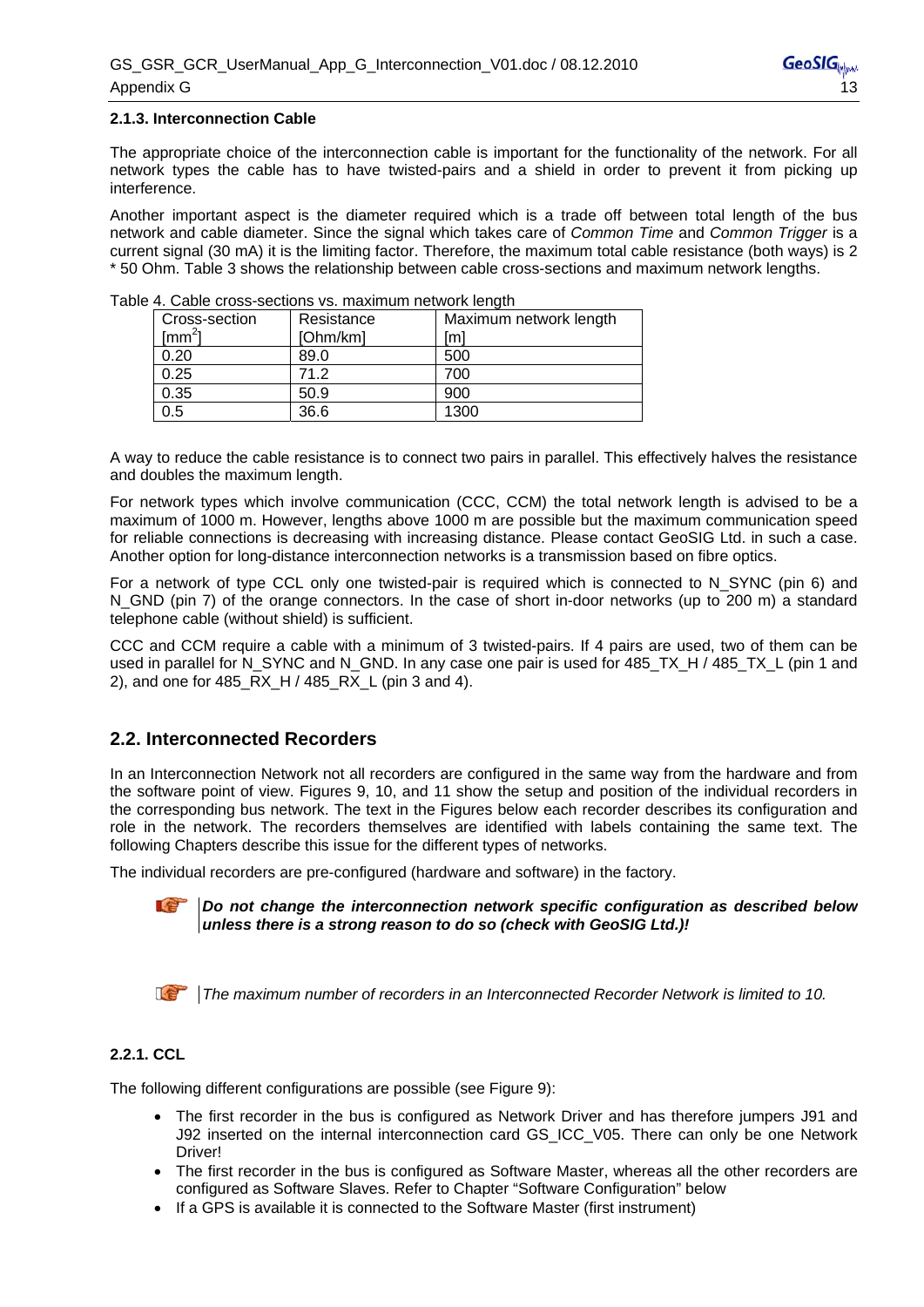<span id="page-13-0"></span>To summarise, there are two types of instrument configurations:

- GXR Interconnection Master (first)
- GXR Interconnection Slave (all, except first)

*A OVP boxes are not shown in Figure 9.* 

### **2.2.2. CCC**

The following different configurations are possible (see Figure 10):

- The Central Communication Box serves as Network Driver. Since there is only one network driver required the jumpers J91 and J92 on the internal interconnection card GS\_ICC\_V05 of the recorders are not inserted.
- The first recorder in the bus is configured as Software Master, whereas all the other recorders are configured as Software Slaves. Refer to Chapter "Software Configuration" below
- If a GPS is available it is connected to the Software Master (first instrument)
- Communication through the network requires terminations in the first node of the network (Central Communication Box) and in the last one (last recorder)

To summarise, there are three types of instrument configurations:

- GXR Master without Termination (first recorder closest to Central Communication Box)
- GXR Slave without Termination (all, except first and last)
- GXR Slave with Termination (last instrument)

*COVP boxes and Common Time / Common Trigger wiring is not shown in Figure 10.* 

### **2.2.3. CCM**

The following configurations are possible (see Figure 11):

- The first recorder in the bus is configured as Network Driver and has therefore jumpers J91 and J92 inserted on the internal interconnection card GS\_ICC\_V05. There can only be one Network Driver!
- The first recorder in the bus is configured as Software Master, whereas all the other recorders are configured as Software Slaves. Refer to Chapter "Software Configuration" below.
- If a GPS is available it is connected to the Software Master (first instrument)
- Communication through the network requires terminations in the first and in the last recorder

To summarise, there are three types of instrument configurations:

- GXR Master with Termination (first)
- GXR Slave without Termination (all, except first and last)
- GXR Slave with Termination (last instrument)

*COVP boxes and Common Time / Common Trigger wiring is not shown in Figure 11.*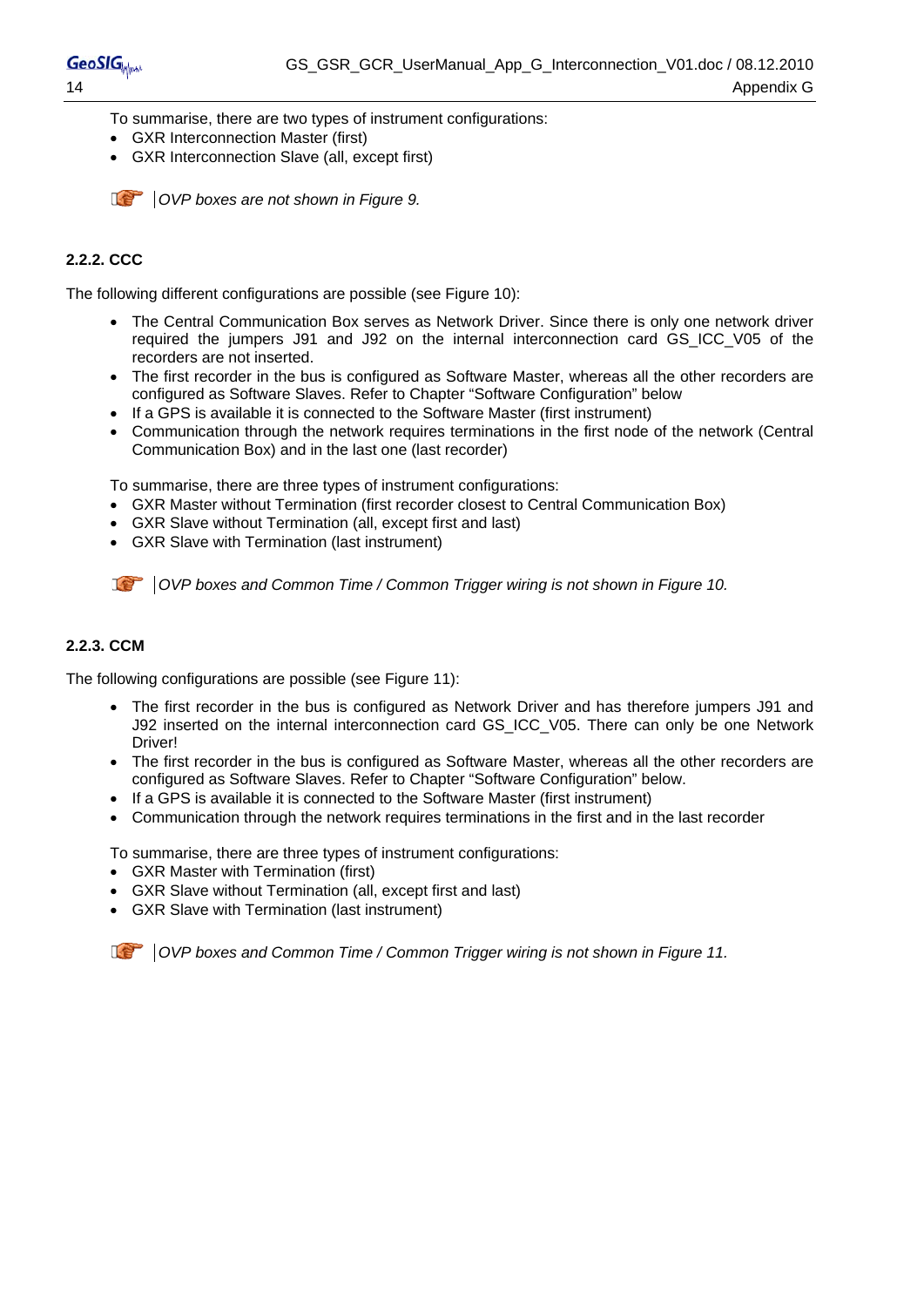

Figure 9. Interconnection Network setup CCL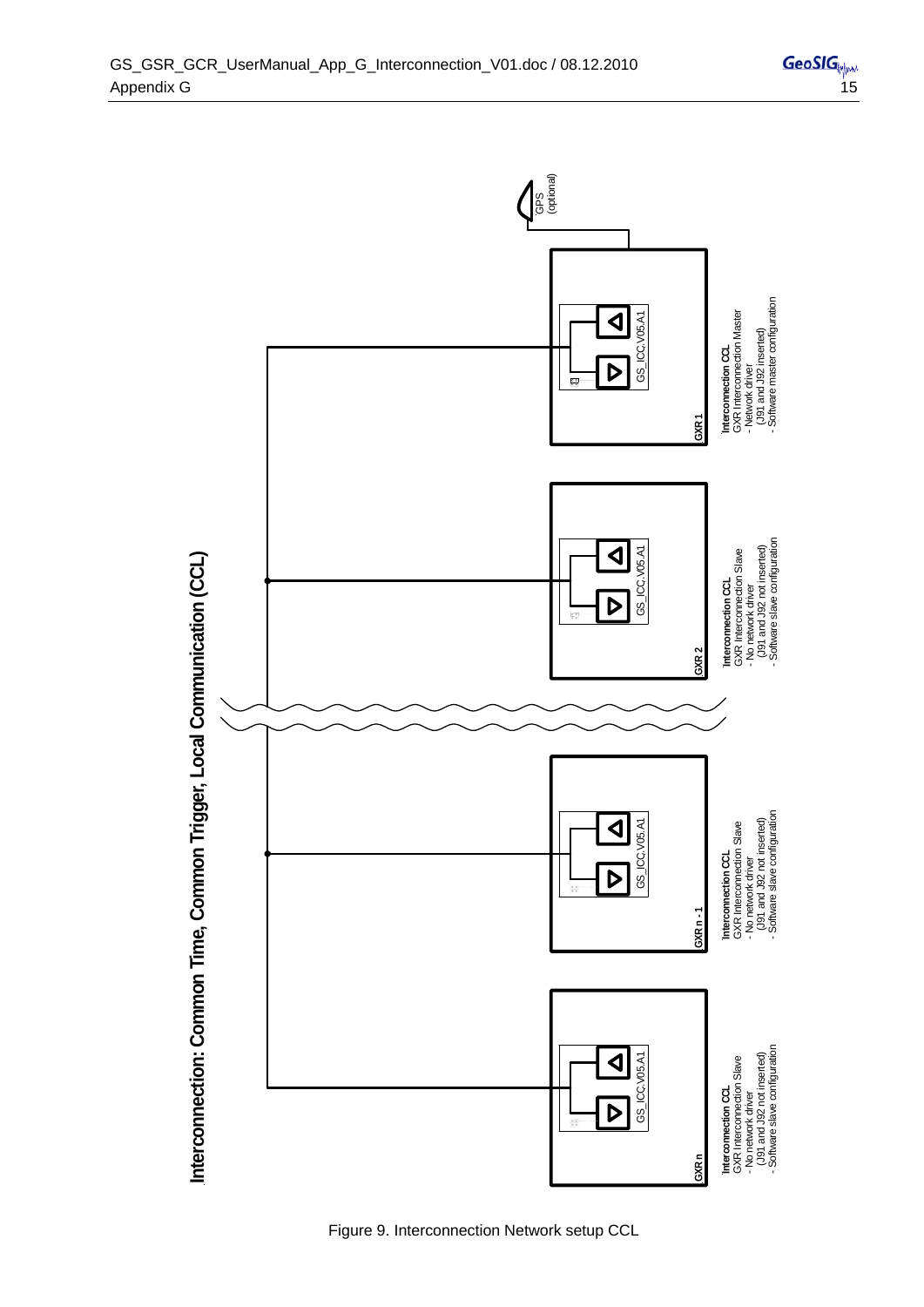

Figure 10. Interconnection Network setup CCC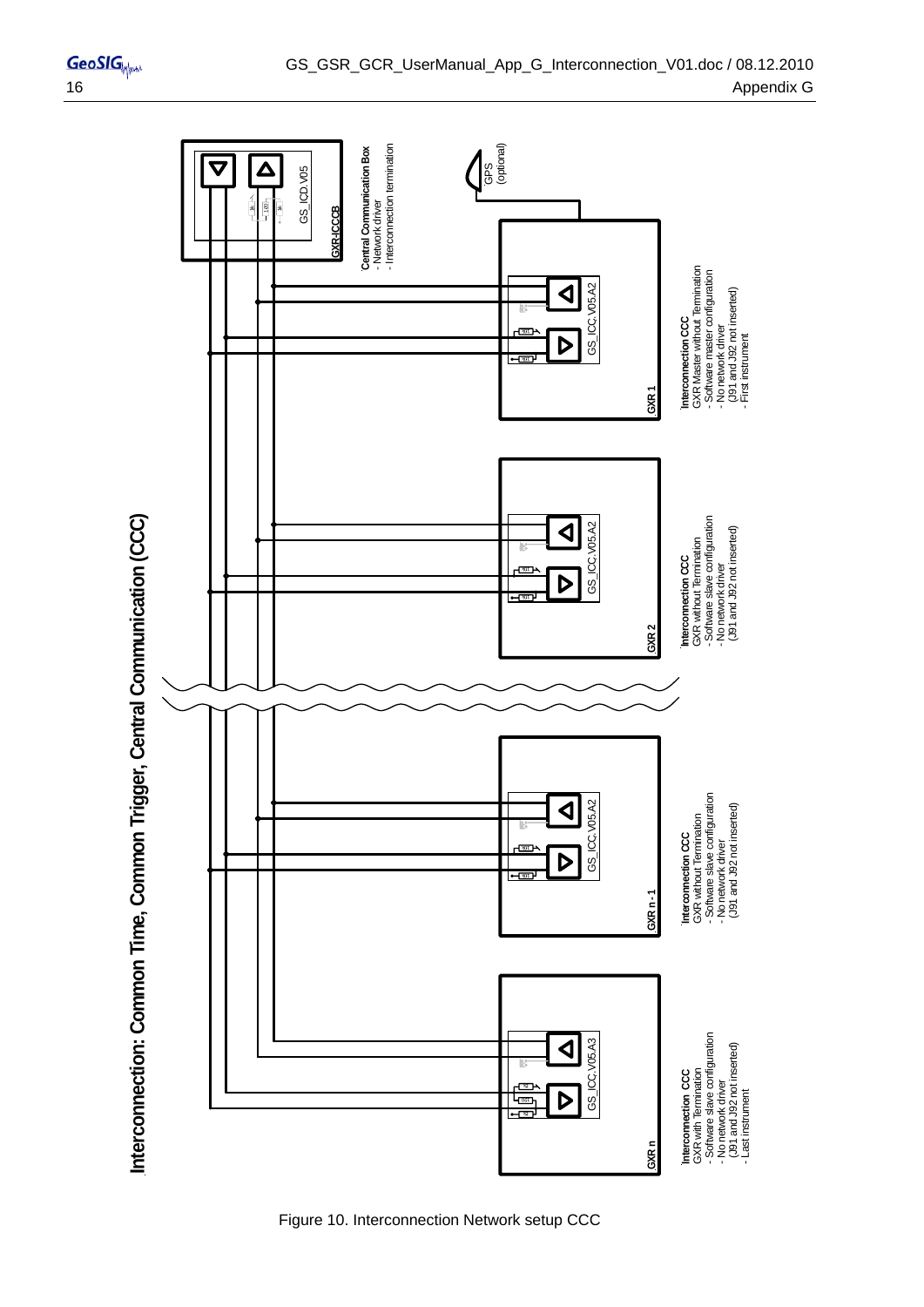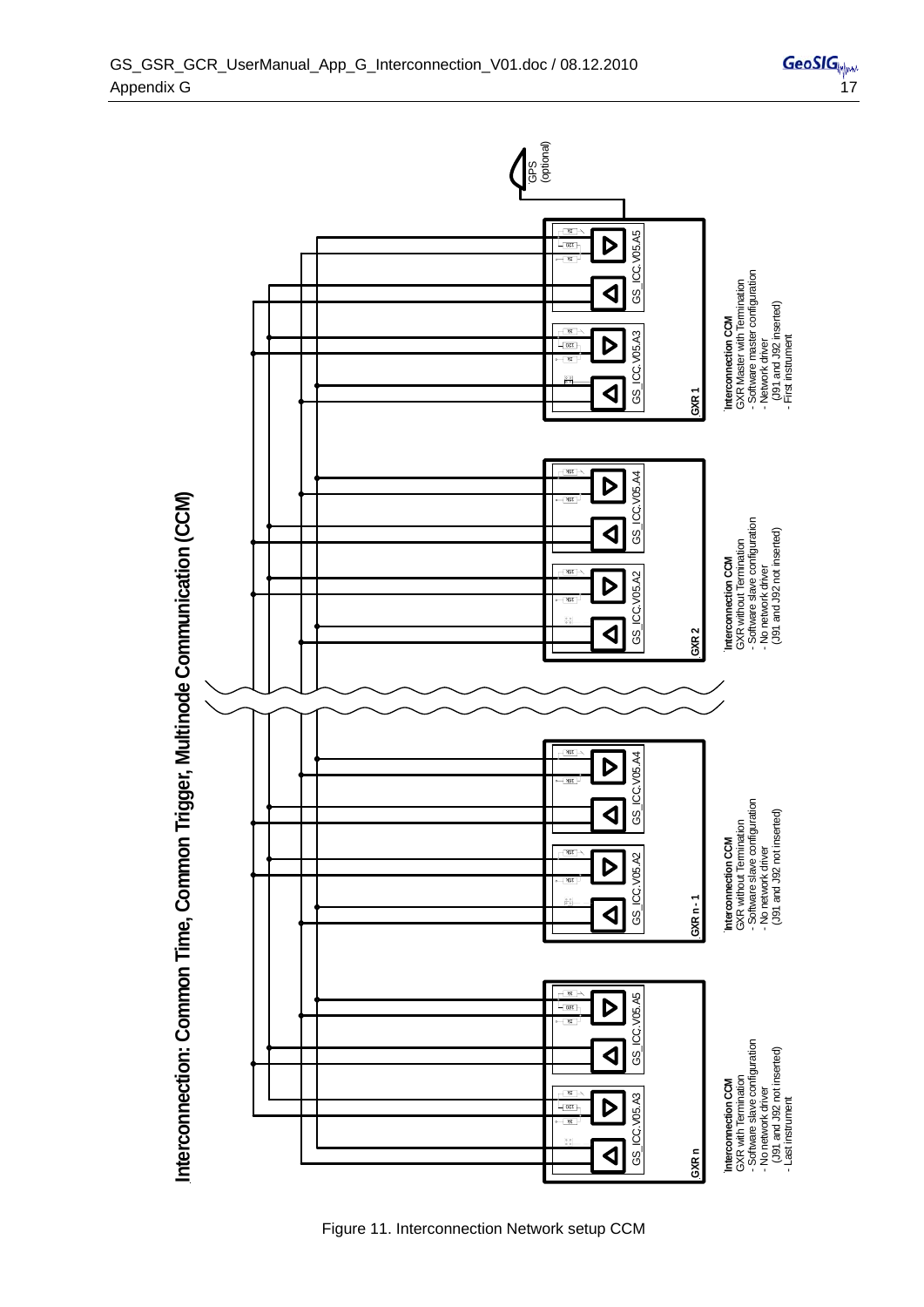### <span id="page-17-0"></span>**2.2.4. Software Configuration**

In order to allow Common Time and Common Trigger in the network the recorders need to be configured to this respect.

Figure 12 shows the configuration of the Software Master. The following ticks are fixed and cannot be changed.

Software Master:

- *Enable Network Synchronisation*
- *Network Master Mode*

Figure 13 shows the configuration of the Software Slave. The following ticks are fixed and cannot be changed.

Software Slave:

- *Enable Network Synchronisation*
- *Network Master Mode* IS NOT TICKED

Optional:

- *Input Network Trigger*
- *Output Network Trigger*
- *Synchronise Slave Clock to Network Clock*

For a description of the Synchronisation options please refer to Chapter 1. For more details on the use of GeoDAS please refer to the GeoDAS Software Manual.

| Instrument Setup Manager for the station <gnc01></gnc01>                                                                                                                                                                                                                                                                                                                                                                                                                                                                                     | $\times$                                |
|----------------------------------------------------------------------------------------------------------------------------------------------------------------------------------------------------------------------------------------------------------------------------------------------------------------------------------------------------------------------------------------------------------------------------------------------------------------------------------------------------------------------------------------------|-----------------------------------------|
| Channels  <br>Sampling<br>Event Trigger<br>Alarms  <br>Communication<br><b>Time Triggers</b><br>Instrument   Power and Batteries<br><b>Station</b><br>Date and Time<br>LCD Display<br>Test<br>٠<br>Interconnection  <br>Data Streams   Printer   Batch Mode   Intensity<br>Errors and Warnings<br>Interconnection of Instruments<br>Enable Network Synchronisation<br> ⊽<br><b>Instrument Network Options</b><br>■ Network Master Mode<br>Iv Input Network Trigger<br>□ Output Network Trigger<br>V Synchronise Slave Clock to Network Clock | Refresh<br>Put Page<br>Put All<br>Reset |
| Current network status:<br>Synchronised                                                                                                                                                                                                                                                                                                                                                                                                                                                                                                      | Import<br>Export<br>Exit                |
| New event recorded<br>Disconnect<br>Status                                                                                                                                                                                                                                                                                                                                                                                                                                                                                                   |                                         |

Figure 12. Software Master configuration in GeoDAS